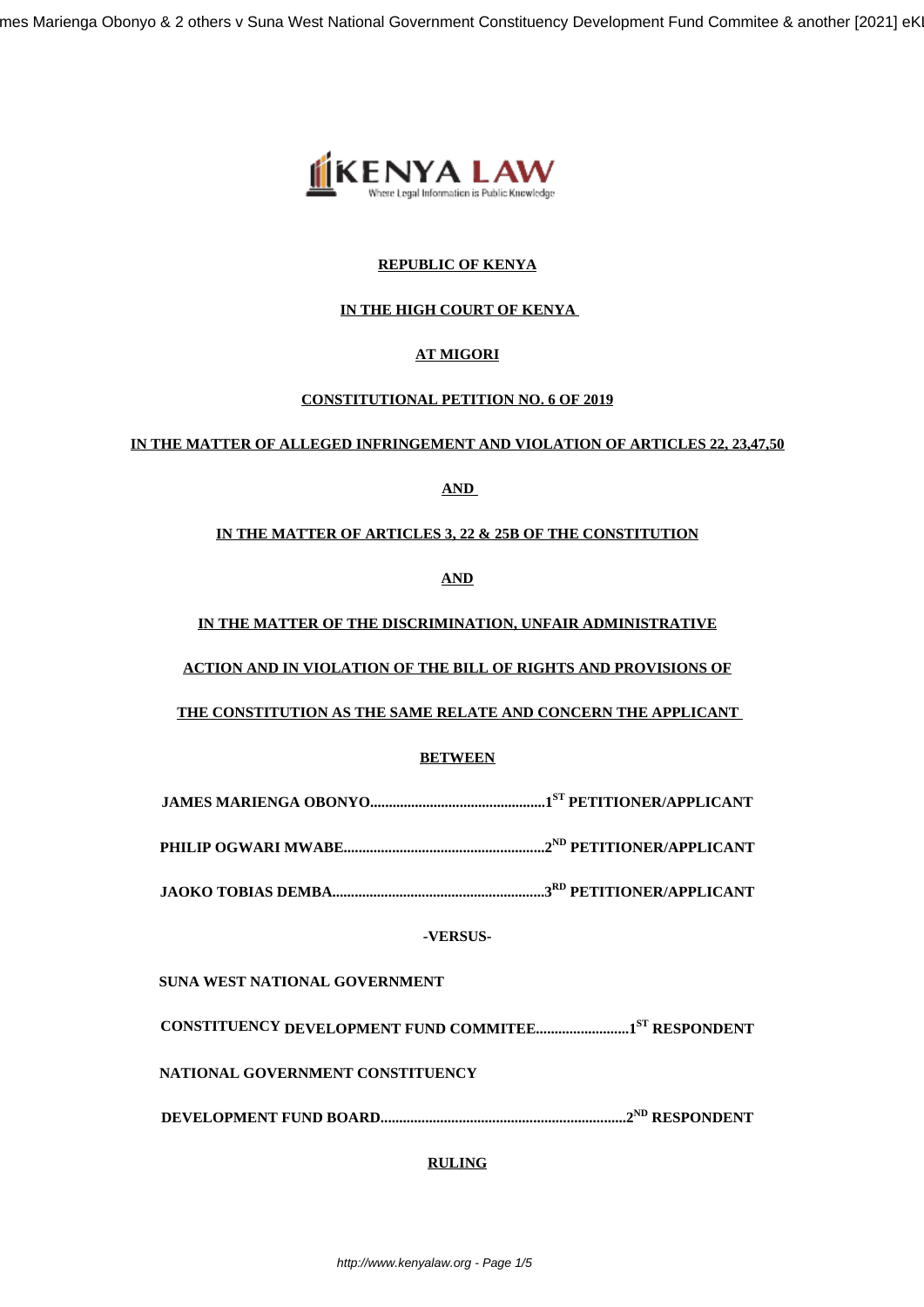1. The petitioners moved this court by way of a Notice of Motion Application dated 14/8/2020 and filed in court on 17/8/2020. Through the firm of Lugano & Lugano Co. Advocates they seek the following orders: -

### **a) That the applicants'/petitioners be granted leave to amend the petition filed herewith and dated 14/8/2019.**

**b) In the alternative to prayer (a) above, and in the interest of time and expediency, the amended petition annexed herewith be deemed to be amended with the leave of court and be admitted as duly amended.** 

**c) The Honourable Attorney General be enjoined to the petition as an interested party.** 

**d) Costs of this application be in the cause.** 

### **e) Any other remedy that the court deems fit and just.**

2. The application is based on five (5) grounds appearing on the face thereof and is supported by the Supporting Affidavit of **Philip Ogware Mwabe,** the  $2<sup>nd</sup>$  petitioner, sworn on  $14/8/2020$  on behalf of the 1<sup>st</sup> and  $3<sup>rd</sup>$  petitioners.

3. The  $2<sup>nd</sup>$  petitioner deponed that upon being served with the audit report by the  $2<sup>nd</sup>$  respondent, he believes that it is prudent that the court should allow them to amend the petition as there are some issues which they would like to bring to court's attention in the interest of justice, this being a public interest litigation; that the petitioners wish to challenge the constitutionality of Section 56(2) of the National Government Constituencies Development Fund Act No. 30 of 2015(NG CDF Act) in so far as the impartiality of the 2<sup>nd</sup> respondent to forward complaints of criminal nature to the relevant government agencies is concerned hence the need for eave to enjoin the Honourable Attorney General as an interested party to this petition; that this application has not been brought with any inordinate delay and no prejudice will be occasioned upon the respondents in any way; that if the amendment allowed the Honourable Court will be able to come up with a just verdict as regards the petition; that the petitioners have annexed the amended petition and urge the court to allow the same and deem it to have been duly amended with the leave of court.

4. The application was opposed. The 1<sup>st</sup> respondent filed grounds of opposition through the firm of Omonde Kisera & Co. Advocates the grounds of opposition were as follows: -

i. That the petitioners are drawing this court into issues relating purely to the administration of the NG CDF ACT which are statute barred for this court vide Section 56 of the said Act, a matter which this court had confirmed in the  $1<sup>st</sup>$  ruling herein.

ii. Audit queries and any evidence of financial impropriety or otherwise are matters falling squarely within the mandate of the Board created under the NG CDF ACT and cannot be matters capable of being relied upon to amend the petition.

iii. The petition is now over one year and the petitioners have but kept this court with applications at the expense of expediting the hearing and determination of the main petition as they seem to be more on a fishing spree a fact which confirms the personal and malicious intentions to use this petition for political expediency thereby abusing the process of this court.

iv. The intent to challenge the Constitutionality Section 56 of the NG CDF ACT is a pure afterthought and a delay tactic as even no evidence of compliance with the requirements of the Government Proceedings Act have been exhibited.

v. The petitioners have now replaced the 1<sup>st</sup> respondent with the NG CDF Committee without an order of this honourable court, a matter which confirms the confusion the petitioners have and confirms no merit in the application.

5. The application was canvassed by way of written submissions. The petitioners submitted on two issues of determination that is; whether the petitioners can seek leave of the court to amend the petition and whether the petitioners are entitled to the orders sought.

6. On the first issue, the petitioners submitted that Rule 18 of the Constitution of Kenya (Protection of Rights and Fundamental Freedoms) Practice and Procedure Rules, 2013 (hereinafter **"Mutunga Rules")** allows parties to amend their pleadings in particular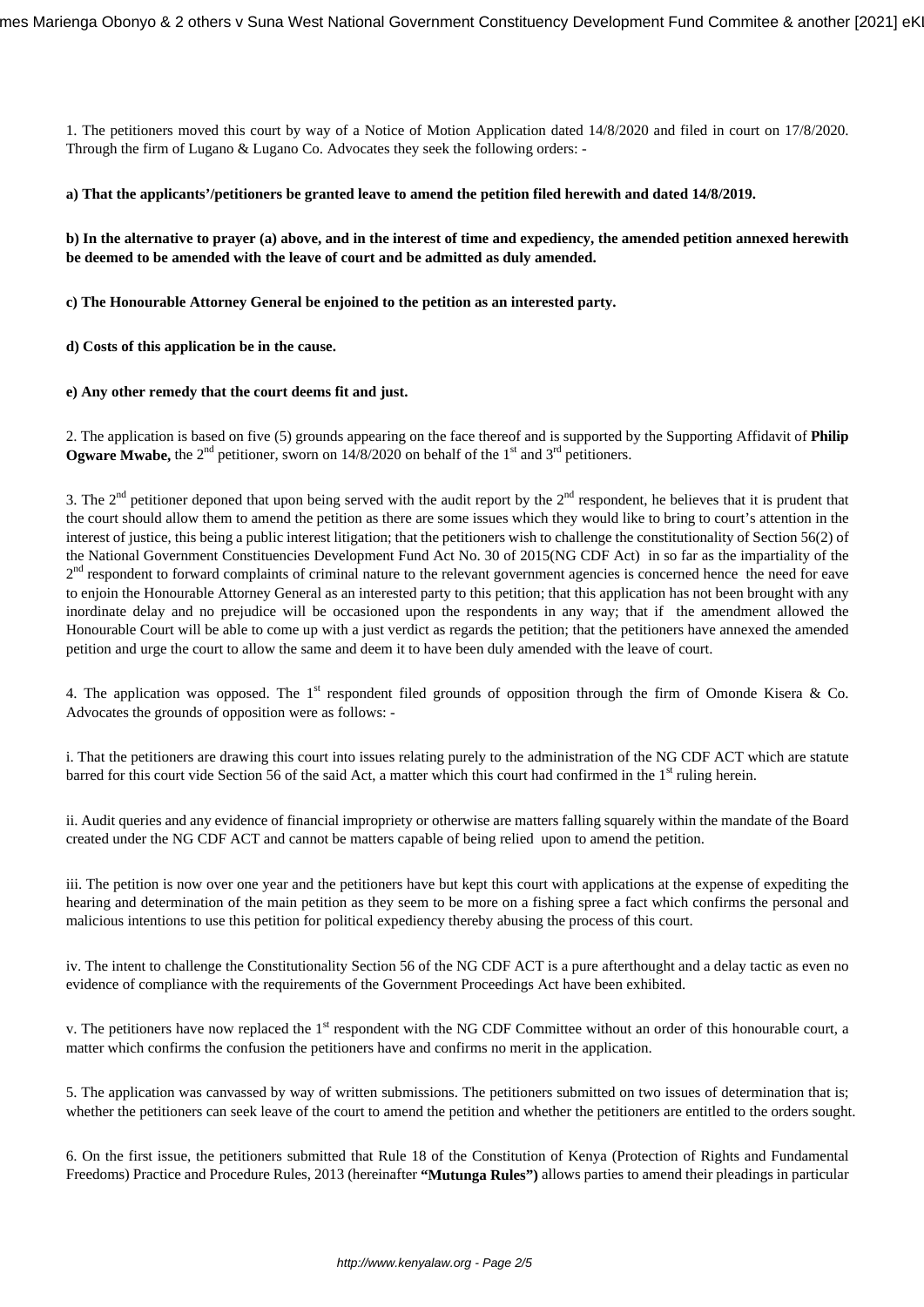petitions, with leave of court at any time of the proceedings. To further buttress this point, the petitioners relied on the case of **Mombasa Cement Limited v Speaker of the National Assembly & 2 Others (2016) eKLR** where the court allowed amendment of pleadings while relying on the case of **Cobbold v Greenwich LBC (unreported).**

7. On the second issue, the petitioners reiterated that the law particularly Rule 18 of the Mutunga Rules entitles the petitioners to orders sought in their application dated 14/8/2020.

8. The respondents filed their submissions dated 26/11/2020 on 1/12/2020. They submitted on two issues: whether the petitioners should be granted leave to amend the petition dated 14/8/2019 and whether the application dated 14/8/2020 has merit and what are the orders commending themselves granting. On the first issue, the respondent submitted that the the prayer of the petitioners to challenge the Constitutionality of Section 56(2) of the National Government Constituencies Development Fund Act in so far as the impartiality of the  $2<sup>nd</sup>$  respondent is concerned in forwarding complaints of criminal nature, is such that the honourable Attorney General must be enjoined as an interested party and that is a new matter which if allowed, will change the whole cause of action and will seriously prejudice the respondents; that the court in **Humanity Action Knowledge and Integrity in Africa (HAKI Africa) & 19 Others vs Attorney General & 3 Others (2020) eKLR**, relied on the case of **Eastern Bakery vs Castelino Civil Appeal No. 30 of (1985) EA 461** where it was held inter alia that the court may refuse to allow amendments if they would change the cause of action into one of a substantially different character or one which would prejudice the rights of the opposite party.

9. The respondents further submitted that the wide discretion to allow amendments should not be a blank cheque and that the amendments are being sought belatedly; that if the amendments are allowed, it would introduce a new cause of action and the respondents will be prejudiced. The respondents urged the court to dismiss the application dated 14/8/2020 with costs.

10. I have considered the petitioners' notice of motion application, the grounds of opposition and the rival submissions. The single issue for determination is whether the applicant is deserving of leave to amend his petition.

## 11. The law guiding amendment of Constitutional Petitions is **Constitution of Kenya (Protection of Rights and Fundamental Freedoms) Practice and Procedure Rules, 2013 (hereinafter the Mutunga Rules). Rule 18** provides that:-

## **"A party that wishes to amend its pleadings at any stage of the proceedings may do so with the leave of the Court".**

12. The Rule clearly states for any amendment there has to be leave of court. For the court to allow the amendment, it has to first look into the intent and purpose of the amendment and whether any prejudice shall be suffered by the other party or parties in the dispute and if there will be prejudice can the prejudice be compensated by way of costs.

13. In **Institute For Social Accountability & another v Parliament of Kenya & 3 others [2014] eKLR the court held:-**

**"The object of amendment of pleadings is to enable the parties to alter their pleadings so as to ensure that the litigation between them is conducted, not on the false hypothesis of the facts already pleaded or the relief or remedy already claimed, but rather on the basis of the true state of the facts which the parties really and finally intend to rely on. The power of amendment makes the function of the court more effective in determining the substantive merits of the case rather than holding it captive to form of the action or proceedings.**

**Rule 18 of the Rules clearly stipulates that the court may permit an amendment at any stage of the proceedings. The court will normally allow parties to make such amendments as may be necessary for determining the real questions in controversy or to avoid a multiplicity of suits, provided there has been no undue delay, no new or inconsistent cause of action is introduced, and no vested interest or accrued legal right is affected and that the amendment can be allowed without an injustice to the other side."**

14. To add its voice, the Court of Appeal outlined the principles of amendment of pleadings in **Elijah Kipngeno Arap Bii v Kenya Commercial Bank Limited [2013] eKLR** as follows: -

**"The law on amendment of pleadings in terms of section 100 of the Civil Procedure Act and Order VIA rule 3 of the repealed Civil Procedure Rules under which the application was brought was summarized by this Court, quoting from**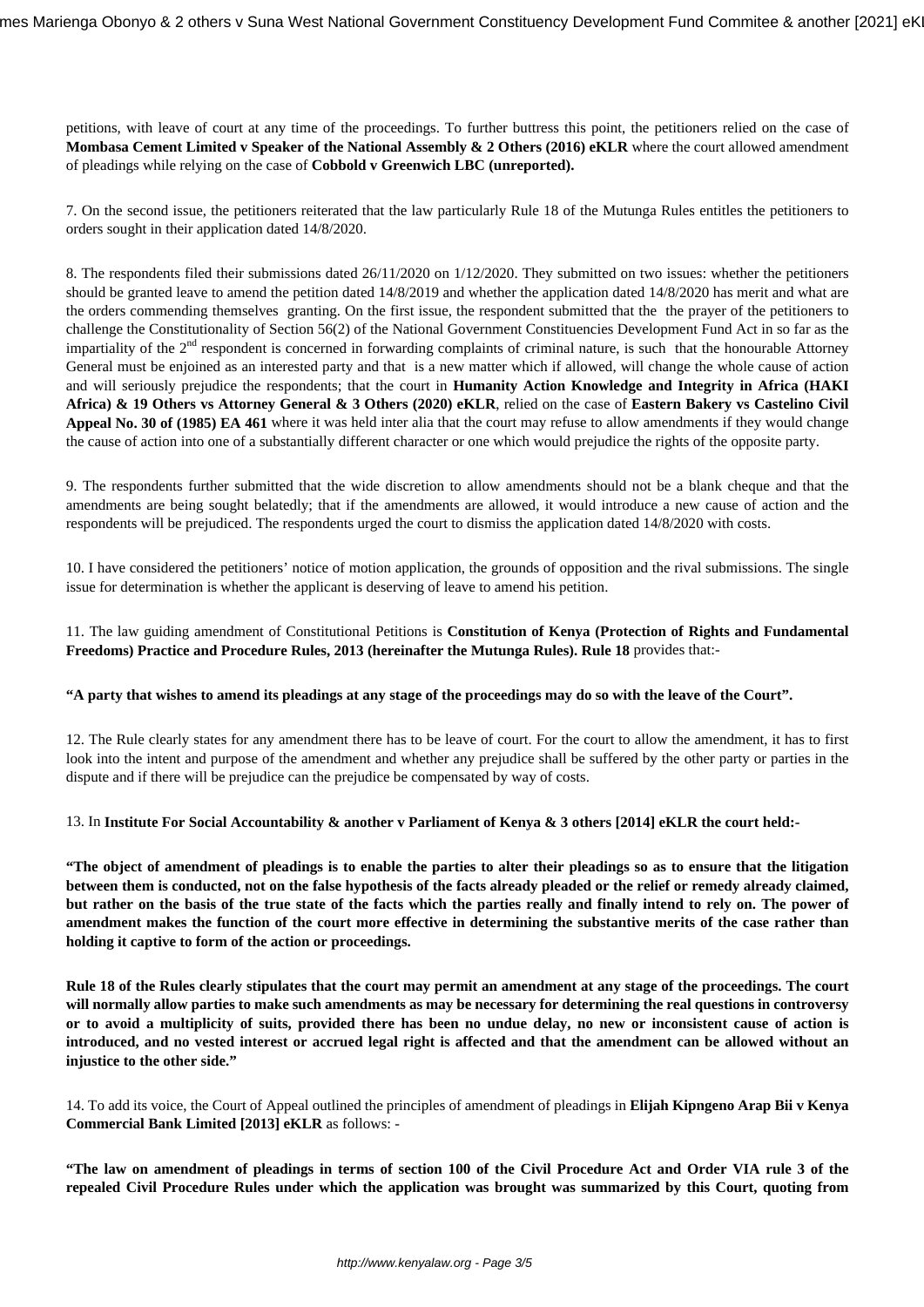**Bullen and Leake & Jacob's Precedents of Pleading - 12th Edition, in the case of Joseph Ochieng & 2 others vs. First National Bank of Chicago, Civil Appeal No. 149 of 1991 as follows:-**

**"The ratio that emerges out of what was quoted from the said book is that powers of the court to allow amendment is to determine the true, substantive merits of the case; amendments should be timeously applied for; power to so amend can be exercised by the court at any stage of the proceedings (including appeal stages); that as a general rule, however late, the amendment is sought to be made it should be allowed if made in good faith provided costs can compensate the other side; that the proposed amendment must not be immaterial or useless or merely technical; that if the proposed amendments introduce a new case or new ground of defence it can be allowed unless it would change the action into one of a substantially different character which could more conveniently be made the subject of a fresh action; that the plaintiff will not be allowed to reframe his case or his claim if by an amendment of the plaint the defendant would be deprived of his right to rely on Limitation Acts."**

15. The legal parameters governing the amendment of pleadings from the above cited decisions can be summed up as the amendment should be made timeously without undue delay; it should not introduce a new or inconsistence cause of action or issues; the application should not affect any vested interest or accrued legal right and it should not prejudice or cause injustice to the other party.

16. The petitioners' case is that after they were served with the audit report by the  $2<sup>nd</sup>$  respondent, they believe that there are issues therein which need to be dealt with by this court and they also wish to challenge the constitutionality of Section 56 (2) of the National Government Constituencies Development Fund Act (No. 30 of 2015) in so far as the impartiality of the 2<sup>nd</sup> respondent in regard to forwarding complaints of a criminal nature to the relevant authorities.

17. A reading of paragraphs 1.6, 2.3.7, 3.17, 3.18.3.19.3.20,3.21,3.22,4.2 and prayer 5 (f) of the amended petition reveals that the petitioners are not only alleging violation of their rights but also seek a declaration that Section 56 (2) of the National Government Constituencies Development Funds Act (No. 30 of 2015) **(hereinafter NG CDF Act)** is unconstitutional in so far as the impartiality of the  $2<sup>nd</sup>$  respondent is involved in forwarding complaints of a criminal nature.

18. Reverting back to the gist and prayers of the original petition, the petitioners sought orders of mandamus directed to the  $2<sup>nd</sup>$ respondent to compel them to hear and determine the petition filed before it expeditiously.

19. What the petitioners are now asking this court to do is compel the office of the  $2<sup>nd</sup>$  respondent to expedite the hearing of the complaints before it while at the same time tie their hands by declaring that Section 56 of the NG CDF Act (No. 30 of 2015) unconstitutional in so far as the impartiality of the  $2<sup>nd</sup>$  respondent is involved in hearing the petitions before it and forwarding the same to investigating authorities. This is a classical case of compelling a farmer to go and farm in the garden but at the same time declaring they are not entitled to farm in the garden.

In any event the applicants have not issued any notice to the Attorney General of their intention to sue the AG in accordance with Section 13A of the Government Proceedings Act.

20. The impartiality of the  $2^{nd}$  respondent is what the petitioners sought to remedy by compelling the  $2^{nd}$  respondent to undertake their public duty. The introduction of the prayer that Section 56 of the NG CDF Act be declared unconstitutional, is a new and inconsistent cause of action which cannot be determined at this point. The prayer of mandamus is still subsisting.

21. The petitioners make mention of a report which they were eventually served with, which in their opinion raised issues worth being determined by this court. The petitioners did not accord this court the opportunity to examine the report itself to satisfy itself that indeed there are pertinent issues to be addressed by this court to the extent of declaring Section 56 of the NG CDF Act unconstitutional.

22. In the end, I find no merit in the application. I decline to grant the prayers a sought and the application dated 14/8/2020 is dismissed with no orders as to costs being Public interest litigation.

# **DATED, DELIVERED AND SIGNED AT MIGORI THIS 17TH DAY OF DECEMBER, 2021.**